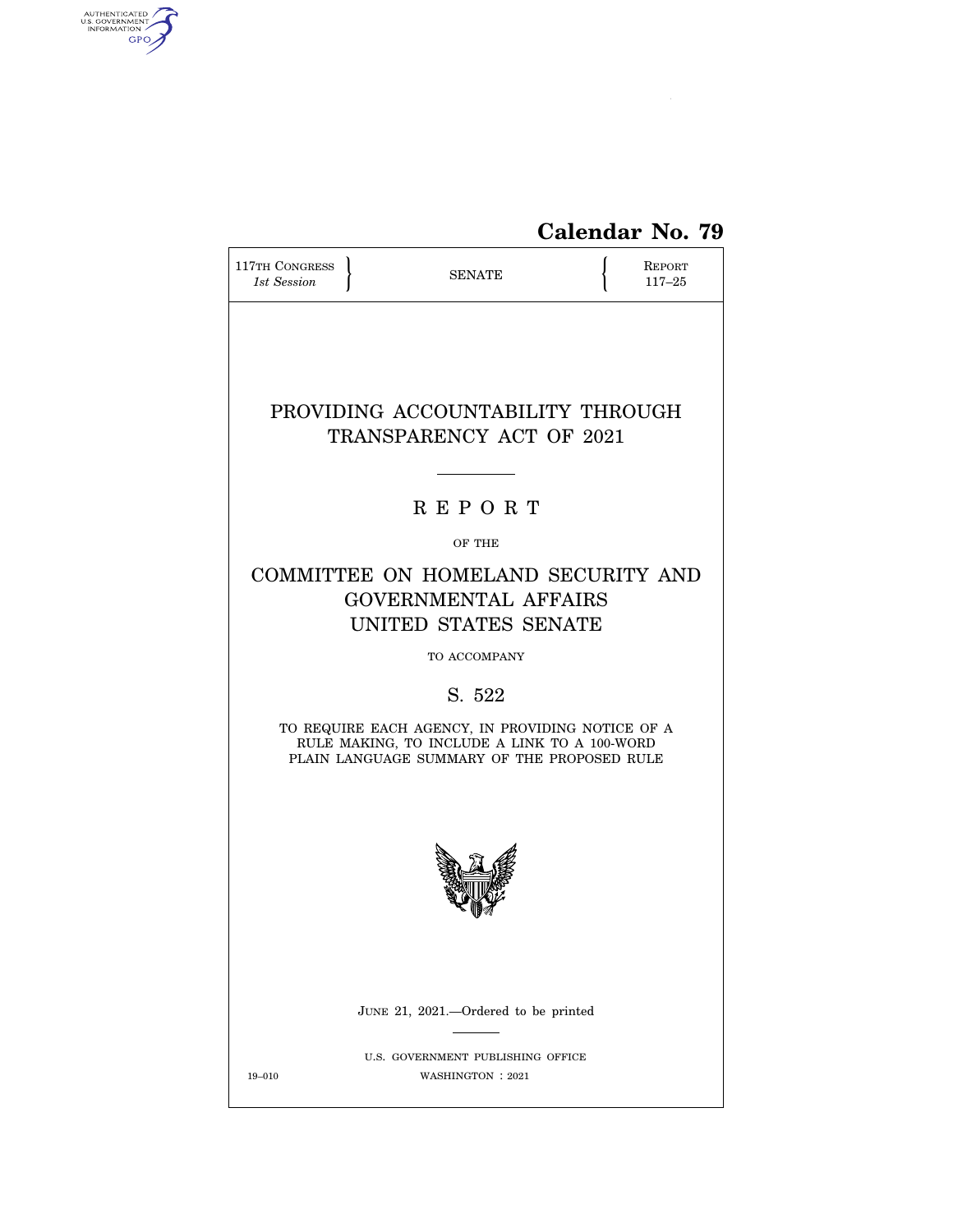## COMMITTEE ON HOMELAND SECURITY AND GOVERNMENTAL AFFAIRS

GARY C. PETERS, Michigan, *Chairman*  THOMAS R. CARPER, Delaware

MAGGIE HASSAN, New Hampshire KYRSTEN SINEMA, Arizona JACKY ROSEN, Nevada ALEX PADILLA, California JON OSSOFF, Georgia

ROB PORTMAN, Ohio RON JOHNSON, Wisconsin RAND PAUL, Kentucky JAMES LANKFORD, Oklahoma MITT ROMNEY, Utah RICK SCOTT, Florida JOSH HAWLEY, Missouri

DAVID M. WEINBERG, *Staff Director*  ZACHARY I. SCHRAM, *Chief Counsel*  LENA C. CHANG, *Director of Governmental Affairs and Senior Counsel*  YELENA L. TSILKER, *Professional Staff Member*  PAMELA THIESSEN, *Minority Staff Director*  ANDREW C. DOCKHAM, *Minority Chief Counsel and Deputy Staff Director*  AMANDA H. NEELY, *Minority Director of Governmental Affairs and General Counsel*  LAURA W. KILBRIDE, *Chief Clerk*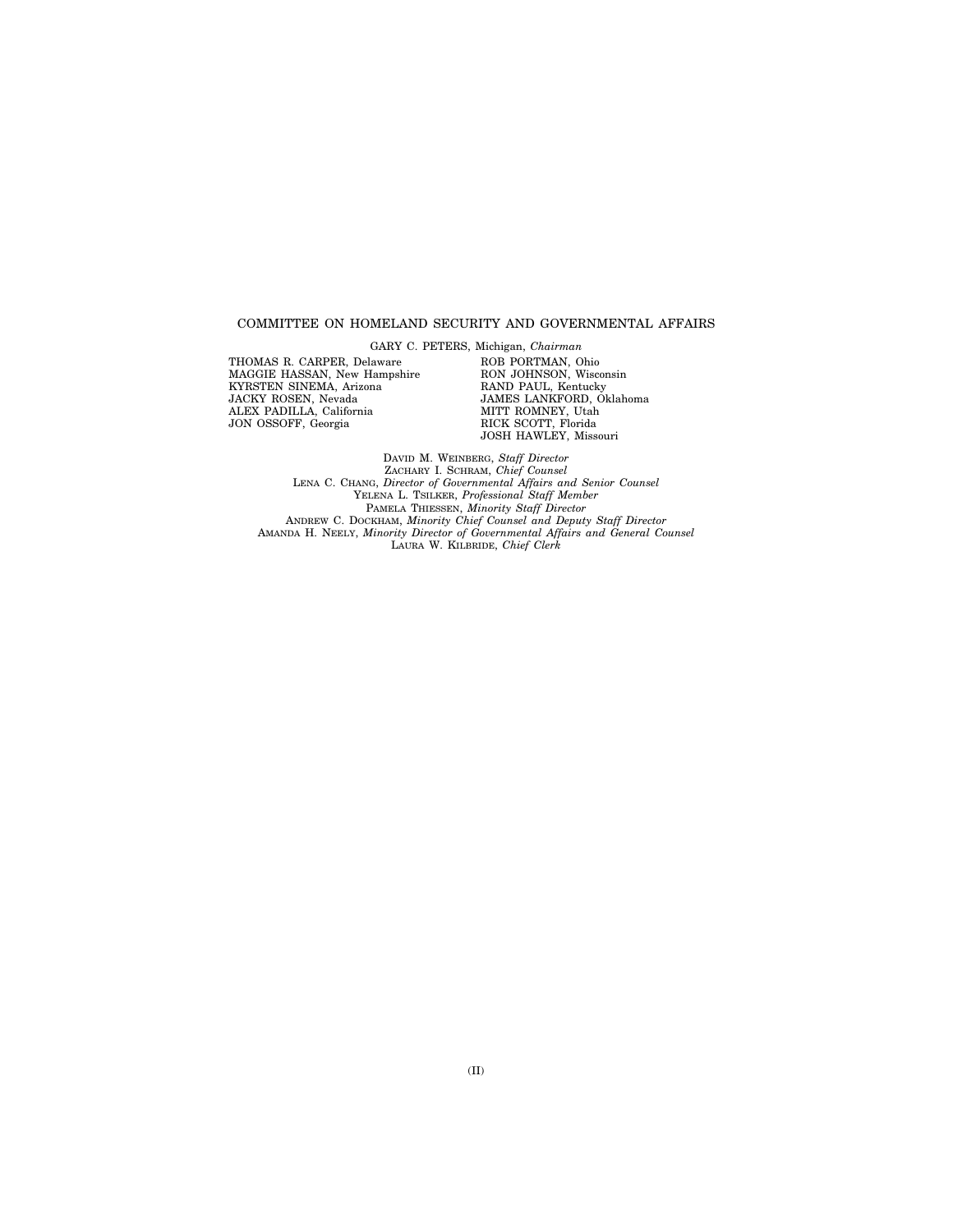# **Calendar No. 79**

117TH CONGRESS REPORT 115 SENATE **REPORT** 

# PROVIDING ACCOUNTABILITY THROUGH TRANSPARENCY ACT OF 2021

JUNE 21, 2021.—Ordered to be printed

Mr. PETERS, from the Committee on Homeland Security and Governmental Affairs, submitted the following

# R E P O R T

### [To accompany S. 522]

[Including cost estimate of the Congressional Budget Office]

The Committee on Homeland Security and Governmental Affairs, to which was referred the bill (S. 522) to require each agency, in providing notice of a rule making, to include a link to a 100-word plain language summary of the proposed rule, having considered the same, reports favorably thereon without amendment and recommends that the bill do pass.

### **CONTENTS**

|  | 3  |
|--|----|
|  | -3 |
|  |    |

# I. PURPOSE AND SUMMARY

The Providing Accountability Through Transparency Act of 2021 requires Federal agencies to include, as part of a notice of proposed rule making (NPRM), a link to a 100-word-or-less plain-language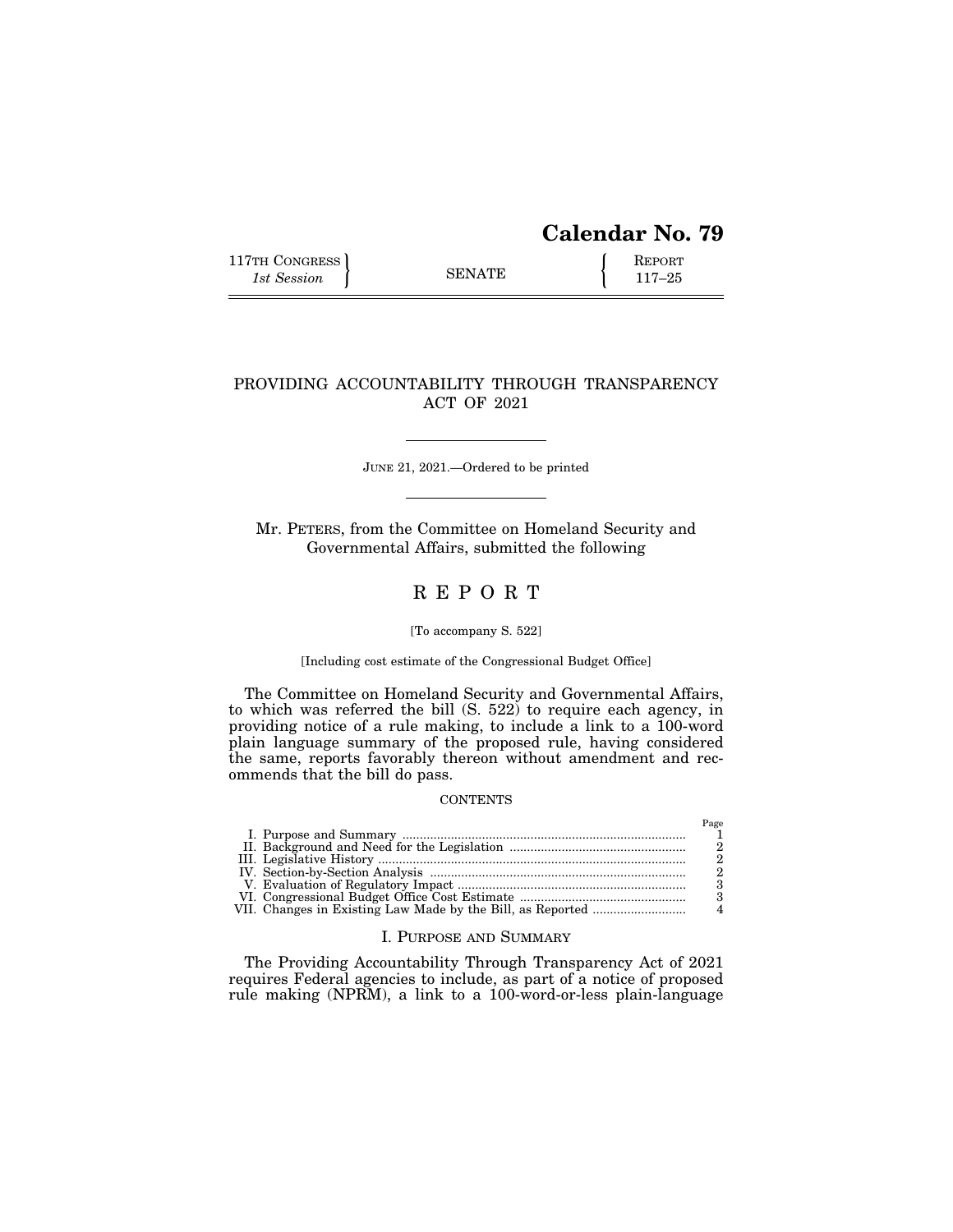summary of the proposed rule. The summary itself will be made available on the website regulations.gov.1

## II. BACKGROUND AND THE NEED FOR LEGISLATION

The Administrative Procedure Act (APA) forms the procedural basis by which Federal agencies issue most regulations and other policies.2 The APA, which has been called the result of a ''fierce compromise,'' is intended to enable agencies to engage in policymaking while promoting the interests of those nongovernmental parties affected.3 Specifically, the procedure outlined in Section 553 of the APA for so-called ''informal'' rule making ''establishes the minimum procedural requirements'' that agencies must observe for most regulations.4 Because regulations issued through such a process are generally considered legally binding, the APA formalizes a notice to the public of a forthcoming rule, and at that point, establishes an early opportunity for the general public to submit comments.

However, the public's ability to offer useful feedback through comments is dependent upon the clarity and simplicity of the proposal, especially for parties who may not be experts in the particular subject of the rule. Therefore, this bill offers a uniform and universally accessible standard for agencies to better communicate their intended policies to the public: a plain-language summary of 100 words or less made available by agencies at regulations.gov.

### III. LEGISLATIVE HISTORY

Senator James Lankford (R–OK) introduced S. 522 on March 2, 2021, with Senators Kyrsten Sinema (D–AZ), James E. Risch (R– ID), and Ron Johnson (R–WI) as cosponsors. The bill was referred to the Committee on Homeland Security and Governmental Affairs. Senator Gary C. Peters (D–MI) joined as a cosponsor on March 9, 2021.

The Committee considered S. 522 at a business meeting on March 17, 2021. The Committee ordered S. 522 reported favorably by voice vote *en bloc*. Senators Peters, Rosen, Padilla, Portman, Johnson, Lankford, Romney, Scott, and Hawley were present for the vote.

#### IV. SECTION-BY-SECTION ANALYSIS OF THE BILL, AS REPORTED

#### *Section 1. Short title*

This section provides the bill's short title, the ''Providing Accountability Through Transparency Act of 2021.''

<sup>1</sup>On February 13, 2019, the Committee approved S. 395, Providing Accountability Through Transparency Act of 2019, which is substantially similar to S. 522. Accordingly, this Committee report is in large part a reproduction of the Committee report for S. 395, S. Rep. No. 116–14.<br><sup>2</sup>Pub. Law 79–404, 60 Stat. 237.

<sup>3</sup>George B. Shepherd, *Fierce Compromise: The Administrative Procedure Act Emerges from New Deal Politics*, Northwestern University Law Review, Vol. 90, No. 4 (1996). 4 Emily S. Bremer, *A Primer on the Informal Rulemaking Process*, Administrative Fix (blog),

Administrative Conference of the United States (May 10, 2013) (https://www.acus.gov/newsroom/ administrative-fix-blog/primer-informal-rulemaking-process); 5 U.S.C. § 553.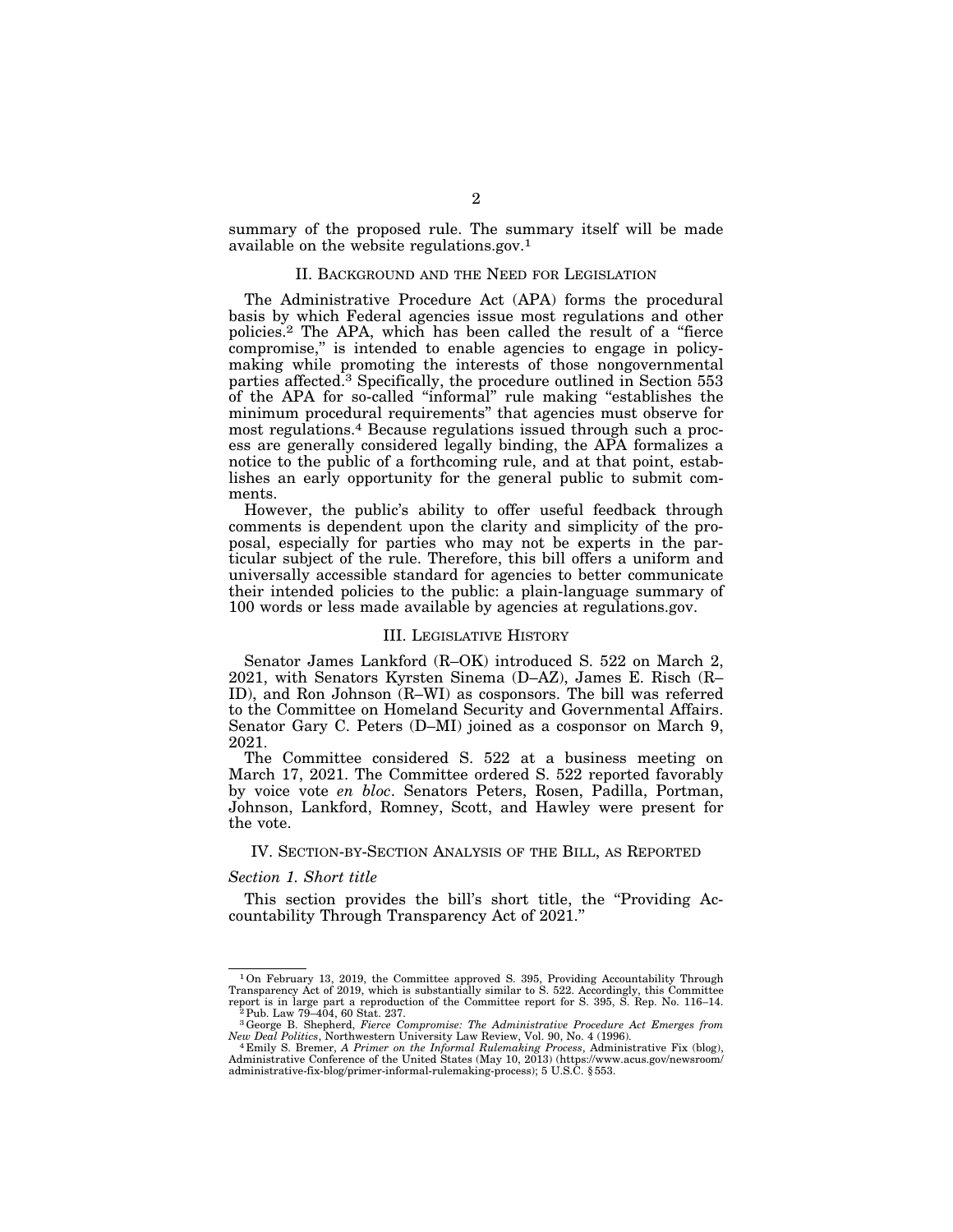# *Section 2. Requirement to post a 100-word summary to regulations.gov*

This section amends the list of information required for inclusion when agencies issue a notice of proposed rule making to add that they also include a link to a 100-word-or-less plain-language summary of the proposed rule. The summary shall be posted to regulations.gov.

### V. EVALUATION OF REGULATORY IMPACT

Pursuant to the requirements of paragraph 11(b) of rule XXVI of the Standing Rules of the Senate, the Committee has considered the regulatory impact of this bill and determined that the bill will have no regulatory impact within the meaning of the rules. The Committee agrees with the Congressional Budget Office's statement that the bill contains no intergovernmental or private-sector mandates as defined in the Unfunded Mandates Reform Act (UMRA) and would impose no costs on state, local, or tribal governments.

### VI. CONGRESSIONAL BUDGET OFFICE COST ESTIMATE

U.S. CONGRESS, CONGRESSIONAL BUDGET OFFICE, *Washington, DC, March 29, 2021.* 

Hon. GARY C. PETERS,

*Chairman, Committee on Homeland Security and Governmental Affairs, Washington, DC.* 

DEAR MR. CHAIRMAN: The Congressional Budget Office has prepared the enclosed cost estimate for S. 522, the Providing Accountability Through Transparency Act of 2021.

If you wish further details on this estimate, we will be pleased to provide them. The CBO staff contact is Matthew Pickford.

Sincerely,

PHILLIP L. SWAGEL, *Director.* 

Enclosure.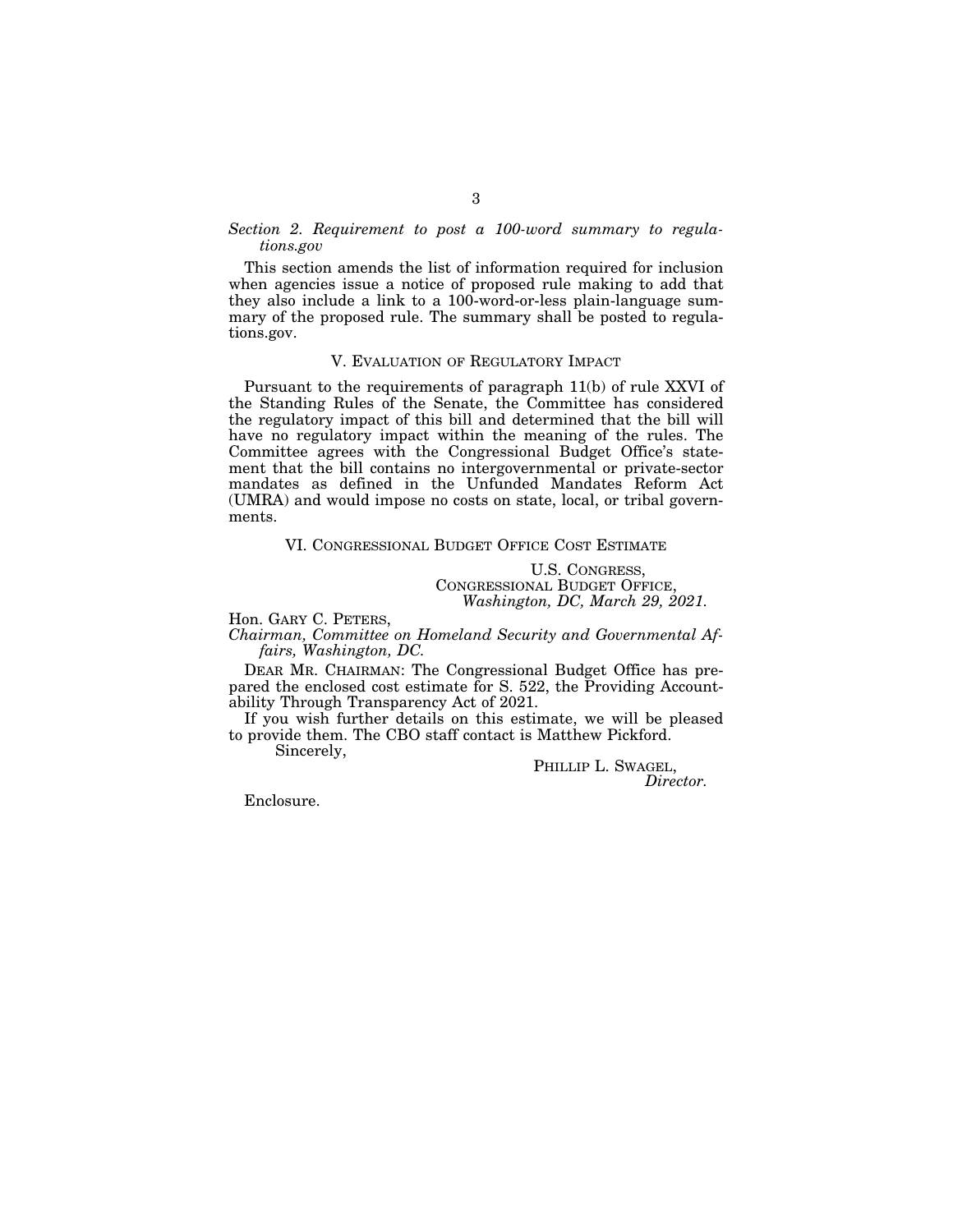| March 17, 2021                                                         |           | As ordered reported by the Senate Committee on Homeland Security and Governmental Affairs on |               |  |
|------------------------------------------------------------------------|-----------|----------------------------------------------------------------------------------------------|---------------|--|
| By Fiscal Year, Millions of Dollars                                    | 2021      | 2021-2026                                                                                    | 2021-2031     |  |
| Direct Spending (Outlays)                                              |           |                                                                                              |               |  |
| Revenues                                                               | o         | o                                                                                            | o             |  |
| Increase or Decrease (-)<br>in the Deficit                             | Ω         |                                                                                              | Ω             |  |
| <b>Spending Subject to</b><br><b>Appropriation (Outlays)</b>           | $\bullet$ |                                                                                              | not estimated |  |
| Statutory pay-as-you-go<br>procedures apply?                           | <b>No</b> | <b>Mandate Effects</b>                                                                       |               |  |
| Increases on-budget deficits in any<br>of the four consecutive 10-year | <b>No</b> | Contains intergovernmental mandate?                                                          | No            |  |
| periods beginning in 2032?                                             |           | Contains private-sector mandate?                                                             | No            |  |

S. 522 would require agencies to post an Internet address link for any proposed rule published in the *Federal Register* that would take the reader to a concise summary of not more than 100 words posted on regulations.gov. The Presidential Memorandum on Plain Language issued on June 1, 1998, and Executive Order 13563 already require agencies to use plain language in all proposed and final rules. CBO expects that preparing the short summary of proposed rules under S. 522 would not significantly increase agencies' administrative costs. Thus, CBO estimates that implementing S. 522 would have no significant cost over the 2021–2026 period.

Enacting the bill could affect direct spending by some agencies that are allowed to use fees, receipts from the sale of goods, and other collections to cover operating costs. CBO estimates that any net changes in direct spending by those agencies would be negligible because most of them can adjust amounts collected to reflect changes in operating costs.

The CBO staff contact for this estimate is Matthew Pickford. The estimate was reviewed by H. Samuel Papenfuss, Deputy Director of Budget Analysis.

VII. CHANGES IN EXISTING LAW MADE BY THE BILL, AS REPORTED

In compliance with paragraph 12 of rule XXVI of the Standing Rules of the Senate, changes in existing law made by S. 522 as reported are shown as follows (existing law proposed to be omitted is enclosed in brackets, new matter is printed in italic, and existing law in which no change is proposed is shown in roman):

# **UNITED STATES CODE**

\* \* \* \* \* \* \*

# **TITLE 5—GOVERNMENT ORGANIZATION AND EMPLOYEES**

\* \* \* \* \* \* \*